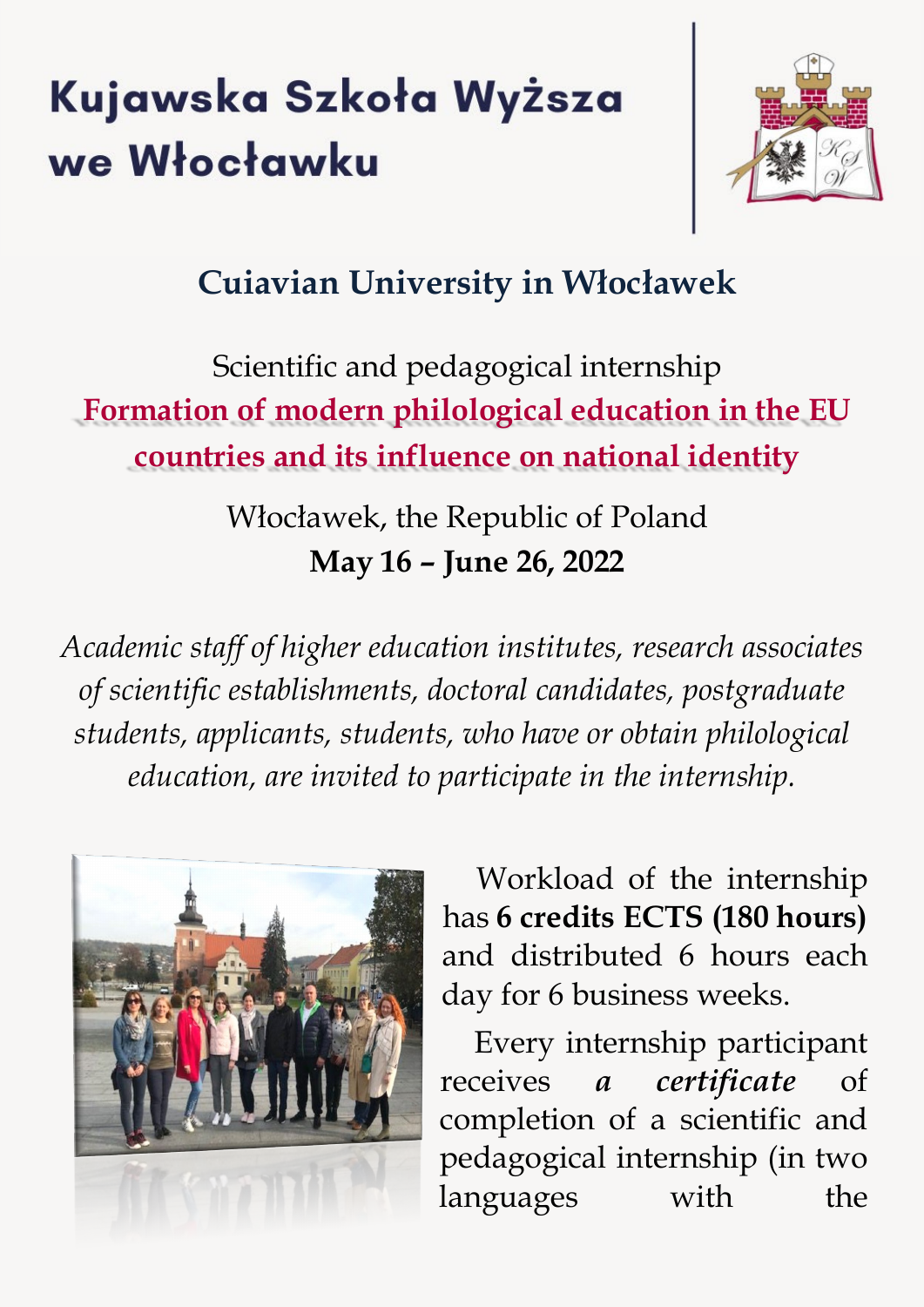## specification of the hourly program) and *a printed collection of abstracts*.

The certificate of completion is a document confirming completion of the scientific and pedagogical internship in a scientific institute of EU country and which is necessary for obtainment of academic rank of Associate Professor, Professor and Senior Research Fellow, according to paras. 2.1, 2.2, 2.3, 2.5, 2.7 of Procedure for awarding degrees to



academic staff (given the latest amendments under the [Order of the](https://zakon.rada.gov.ua/laws/show/z0646-21#n2)  [MES of Ukraine](https://zakon.rada.gov.ua/laws/show/z0646-21#n2) No. 322 dated 17.03.2021) as well as for licensing and accreditation of educational services.

**Form of participation:** distant. **Language:** Polish, English, Ukrainian.

#### **Organising Committee**

dr **Elżbieta Nowakowska**, Cuiavian University in Wloclawek;

dr **Wiesław Pędziak**, Cuiavian University in Wloclawek.

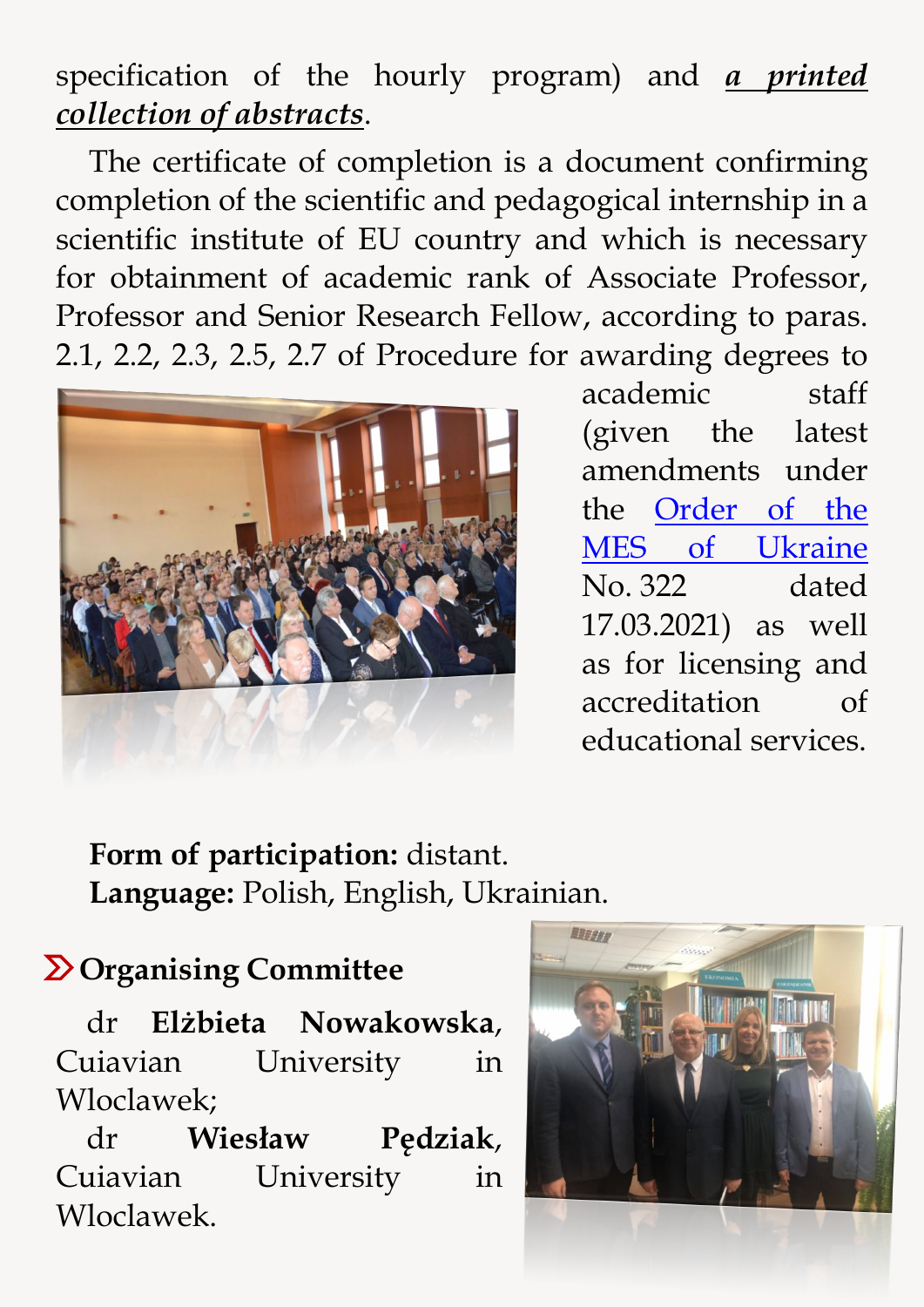## *Registration procedure*

Persons who are interested in participation in the scientific and pedagogical internship should act as follows **before June 10, 2022 (inclusively):**

1) **[fill an application form](https://docs.google.com/forms/d/e/1FAIpQLSd63annAM0fc2QV63skgdh90JYKqE5iFDBcVOMNdetm-uTSwA/viewform)**;

2) send the abstracts to Organising Committee: **[filology@cuesc.org.ua](mailto:filology@cuesc.org.ua)** theses of research and methodological reports according to a focus area of the applicant in educational or scientific establishment in Ukraine.

#### RE: **FOR INTERNSHIP IN PHILOLOGY.**

Participation in the scientific and pedagogical internship



without research and methodological report is impossible.

On July 11, 2022, the collection of abstracts and certificates will be sent to the participants at the postal addresses indicated in the form.

## **Z** Zoom lecture

**English Zoom lecture** is planned under the framework of the internship.

**Date:** 13 June, 15:00 (Kyiv time).

All participants of the internship receive a link to the online lecture after covering the internship fee. The lecture will be saved.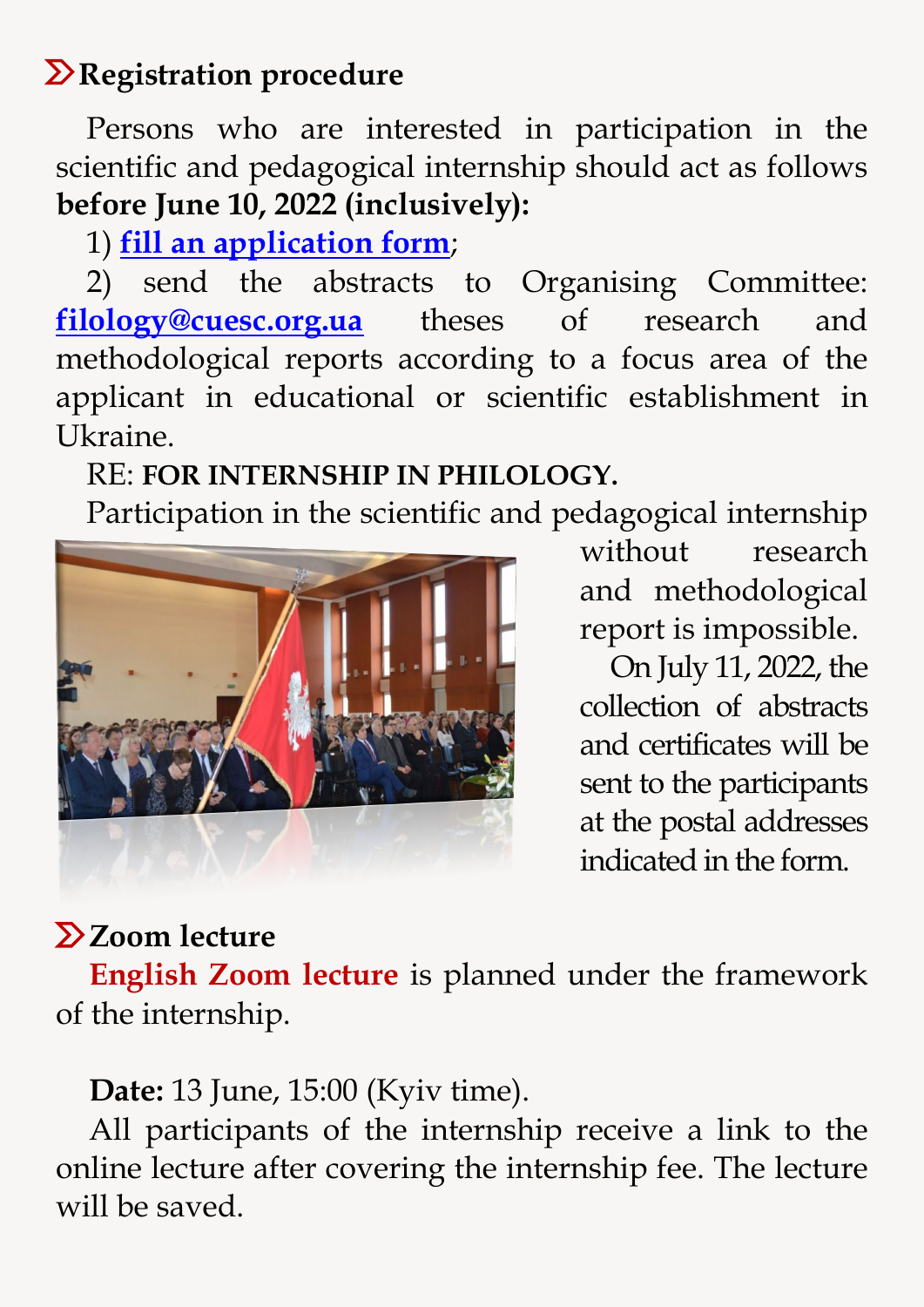**Speakers: mgr Joanna Skiba,** Expert in Adult Education and E-Learning (the Republic of Poland) and **dr Marcin Miziołek,** Certified



Coach, Mentor (the Republic of Poland).

Topic: **"Resilience and wellbeing-strategies for successful academic teachers"**.

Language: **English**.

Joanna and Marcin about their lecture: *During the lecture the notion of emotional intelligence will be thoroughly discussed as well as efficient classroom management will be specified. The speakers will talk about their own experience with international audience as regards stress management and control and the creation of self-awarness in the academic environment*.

### *Requirements for Abstracts*

*Pay attention to the fact that the topic of the scientific and methodological report should concern the peculiarities of the training of philologists, the system of higher philological education in Ukraine and the EU, the formation of knowledge and skills of philologists etc.*

• Volume – from 2 to 5 pages A-4 exercised in Microsoft Word for Windows 6.0, 7.0, 97, 2000, 2003, 2007; 2010; 2015; 2019.

• Type font – Times New Roman, size – 14; line spacing  $-1,5$ ; first line indent  $-1,25$  cm; fields  $-2$  cm.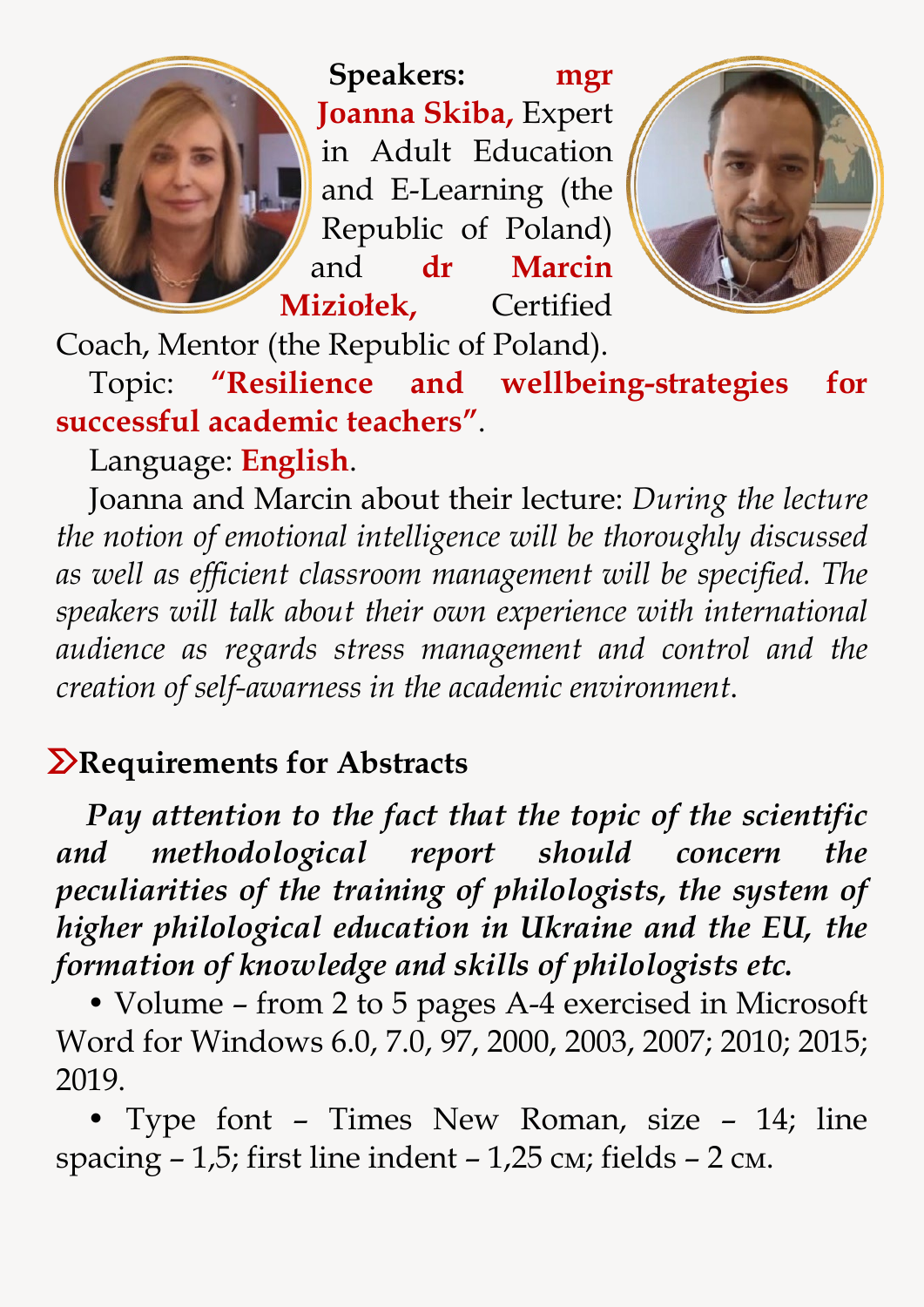• Sequence of materials in abstracts: title (capital letters, font – semi-bold); author's surname and initials (font – semi-bold); academic degree, rank (if any), post, place of employment (study); text.

• A file should be titled in accordance with participant's surname and initials (for example: Stetsenko L.P.\_abstracts).

• References (without repetitions) are at the bottom of the text taking into account the National Standard of Ukraine [DSTU 8302: 2015 "Infor](https://cuesc.org.ua/bibl.pdf)mation and [documentation. Bibliographic reference. General principles](https://cuesc.org.ua/bibl.pdf)  [and rules of composition".](https://cuesc.org.ua/bibl.pdf)

Citations in the text should be marked with numerical order of a source according to the list and page (pages) number, for example [5, p. 26].

### **Representative Office in Ukraine**

Center for Ukrainian and European Scientific Cooperation *(according to signed international cooperation agreement with Cuiavian University in Włocławek)*

Contact person: **Rodik Lesia Mykolaivna** – Coordinator of scientific events and projects onphilological sciences. Telephone: **+38 066 642 61 74** E-mail: [filology@cuesc.org.ua](mailto:filology@cuesc.org.ua) Web-site: [cuesc.org.ua](http://www.cuesc.org.ua/) Facebook: [facebook.com/cuescinfo](https://www.facebook.com/cuescinfo/) YouTube: [youtube.com/cuescinfo](https://www.youtube.com/channel/UCL1F1ZKD05uKqu8RI7-bHJA)